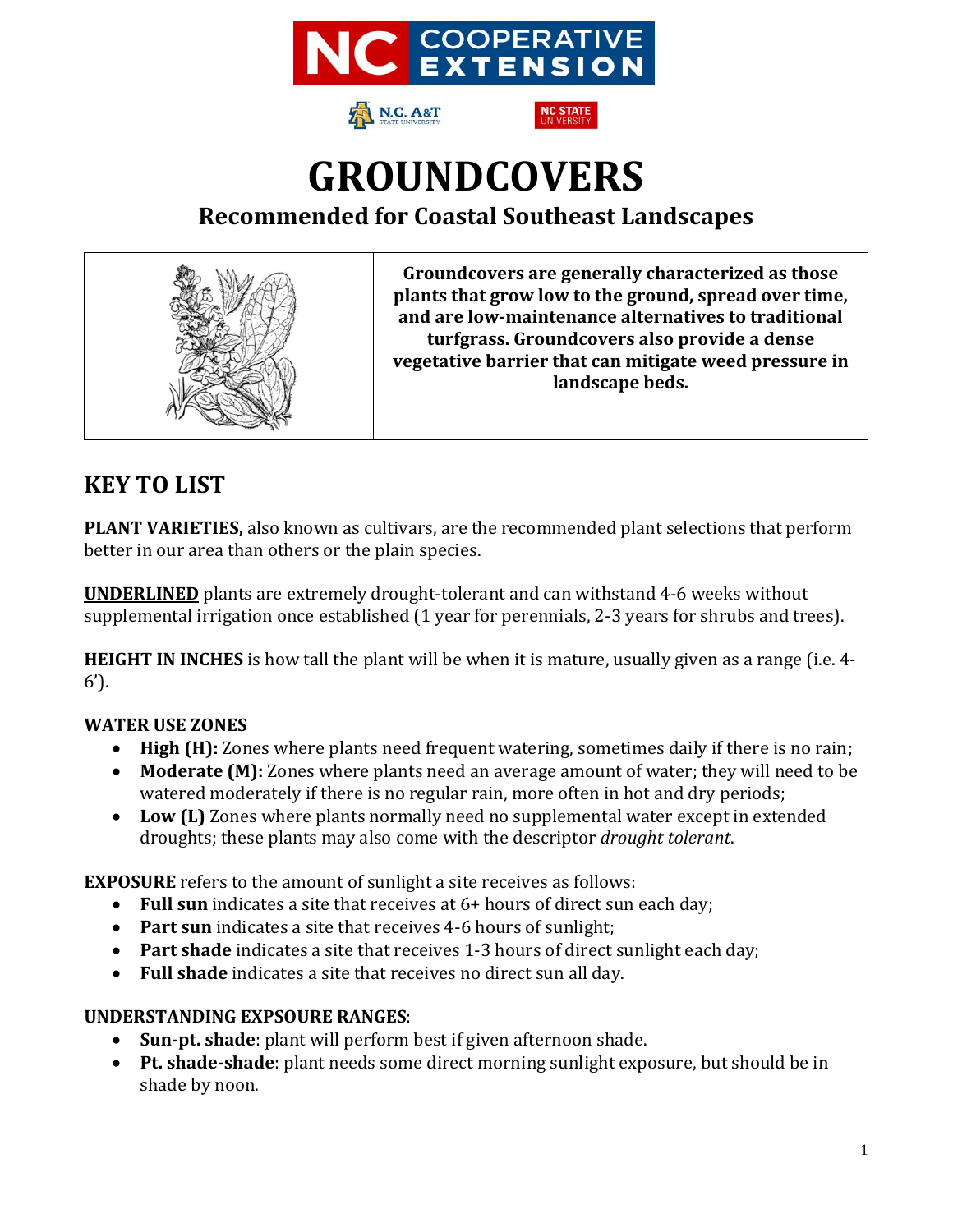# **Groundcovers for Sun**

| <b>Common Name</b>            | <b>Botanical Name</b>                         | Water<br><b>Use</b><br>Zone | Height<br>(in) | <b>Cultivars</b>                                         | <b>Exposure</b> |
|-------------------------------|-----------------------------------------------|-----------------------------|----------------|----------------------------------------------------------|-----------------|
| Prostrate Abelia              | Abelia grandiflora                            | L                           | 18-24          | Prostrata                                                | Sun-pt. shade   |
| Beach wormwood*               | Artemesia stelleriana                         | L                           | $6 - 12$       | <b>Silver Brocade</b>                                    | Sun             |
| Cherokee sedge                | Carex cherokeensis                            | M                           | $12 - 18$      |                                                          | Sun-pt. shade   |
| <b>Willowleaf Cotoneaster</b> | Cotoneaster salicifolius                      | H, M, I                     | $12 - 15$      | Scarlet leader;<br>Gnom;<br><b>Autumn Fire</b>           | Sun-pt. shade   |
| Hardy Ice Plant               | Delosperma cooperi;<br>D. nubigena            | M, L                        | $4 - 6$        |                                                          | Sun             |
| Pinks                         | Dianthus sp.                                  | M, L                        | $6 - 18$       | Bath's Pink;<br>Firewitch;<br><b>Floral Lace Crimson</b> | Sun             |
| Love Grass*                   | Eragrostis elliottii<br>E. specatabilis       | L                           | 24-36          | Wind Dancer;<br>Purple love grass                        | Sun             |
| Carolina jessamine            | Gelsemium sempervirens                        | M, L                        | $10-20'$       | Pride of Augusta;<br>Margarita;                          | Sun-pt. shade   |
| Daylily                       | Hemerocallis x hybrids                        | H, M, L                     | 18-48          |                                                          | Sun-pt. shade   |
| Candytuft                     | Iberis sempervirens                           | L                           | $6 - 8$        | Alexander White                                          | Sun             |
| Shore juniper                 | Juniperus conferta                            | L                           | $12 - 18$      | Blue pacific                                             | Sun             |
| Creeping juniper*             | Juniperus horizontalis                        | $\mathbf{L}$                | $10 - 12$      | Wiltonii;<br>Blue Chip;<br><b>Blue Rug</b>               | Sun             |
| Andorra juniper               | Juniperus horizontalis<br>'Plumosa compacta'  | L                           | 18             |                                                          | Sun             |
| Firepower nandina             | Nandina domestica<br>'Firepower'              | L                           | 24-36          | Firepower                                                | Sun             |
| Moss phlox*                   | Phlox subulata                                | $\mathbf{L}$                | $4 - 6$        |                                                          | Sun             |
| Orange coneflower*            | Rudbeckia fulgida                             | M, L                        | 24-30          | Goldsturm                                                | Sun-pt. shade   |
| Stonecrop                     | Sedum reflexum;<br>S. album<br>S. tetractinum | L                           | $4 - 6$        | <b>Blue Spruce;</b><br>Murale                            | Sun             |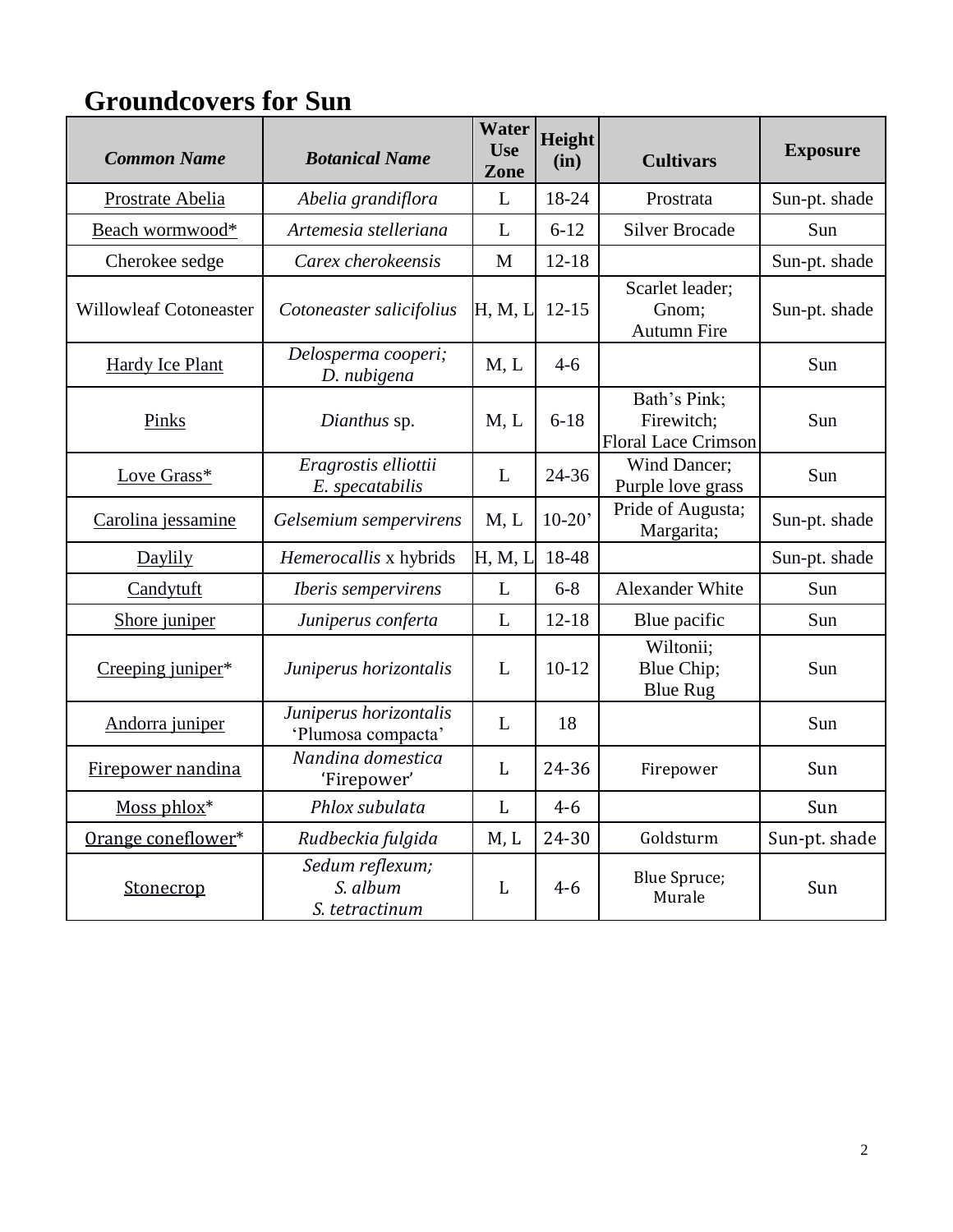| <b>Groundcovers for Shade</b> |
|-------------------------------|
|-------------------------------|

| <b>Common Name</b>              | <b>Botanical Name</b>      | <b>Water</b><br><b>Use</b><br>Zone | Height<br>(in) | <b>Cultivars</b>                            | <b>Exposure</b> |
|---------------------------------|----------------------------|------------------------------------|----------------|---------------------------------------------|-----------------|
| Carpet bugle/Bugleweed          | Ajuga reptans              | M                                  | $4 - 8$        | Bronze beauty;<br>Jungle beauty             | Pt. shade-shade |
| Pussytoes*                      | Antennaria plantaginifolia | M, L                               | $4 - 8$        |                                             | Pt. shade-shade |
| Japanese ardisia                | Ardisia japonica           | H, M                               | $4 - 8$        |                                             | Pt. shade-shade |
| Japanese painted fern           | Athyrium nipponicum        | H, M                               | $12 - 18$      |                                             | Pt. shade-shade |
| Grassland sedge                 | Carex divulsa              | M, L                               | $10-12$        |                                             | Pt. shade       |
| Oak sedge/Pennsylvania<br>sedge | Carex pennsylvanica        | M, L                               | $8 - 10$       |                                             | Shade           |
| Green and Gold*                 | Chrysogonum virginianum    | M                                  | $6 - 8$        |                                             | Pt. shade-shade |
| Holly fern                      | Cyrtomum falcatum          | $H-L$                              | 24-30          |                                             | Pt. shade-shade |
| Autumn fern                     | Dryopteris erythrosa       | H, M                               | 18-24          |                                             | Pt. shade-shade |
| Liriope                         | Liriope muscari            | M, L                               | 18-24          | Silver sun;<br>Webster;<br>Silvery sunproof | Pt. shade-shade |
| Creeping liriope                | Liriope spicata            | L                                  | $8 - 12$       | Silver dragon                               | Pt. shade-shade |
| Mondo grass                     | Ophiopogon japonicus       | L                                  | $6 - 10$       |                                             | Sun-shade       |
| Periwinkle                      | Vinca major<br>V. minor    | M, L                               | $8 - 18$       |                                             | Pt. shade-shade |

*Prepared by Charlotte Glen, Horticultural Agent, North Carolina Cooperative Extension* **Updated, Fall 2017 by Sam Marshall, Horticultural Agent, NC Cooperative Extension Fred and Elizabeth Mina, Extension Master Gardener Volunteers**